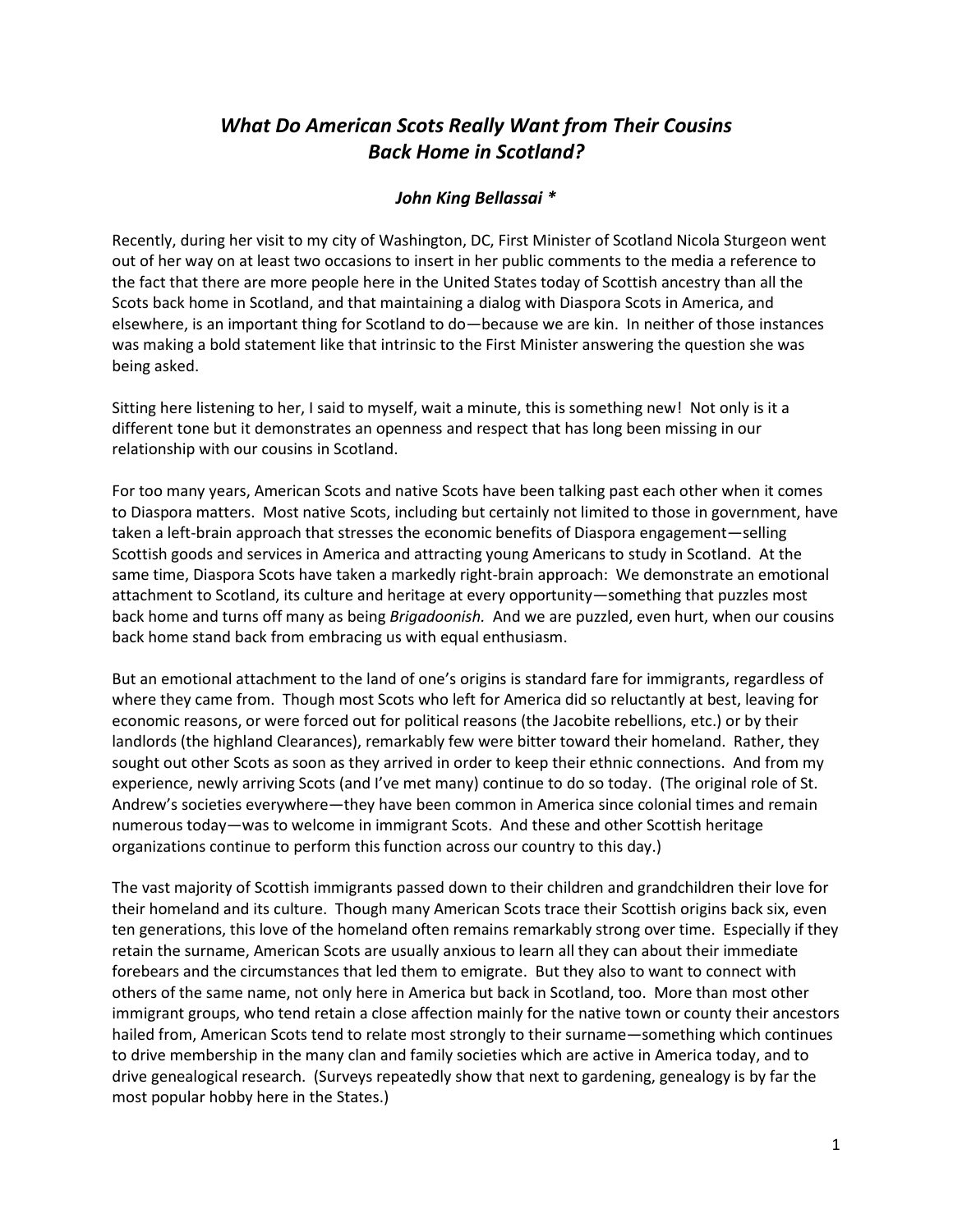Scottish-Americans want from native Scots exactly what Scots (who by a sizable majority just recently decided to remain within the United Kingdom) want from their English neighbors: They want to be respected, to be appreciated for who they are and what they contribute, and to be heard. Diaspora Scots want a seat at the table, to be considered part of the family.

The new Irish Government Diaspora Plan reads like that, on every page. (In its introduction, it refers to the Irish at home and those of Irish ancestry abroad as "one family" and continues that theme throughout the document.) The Scottish Government's 2009 Diaspora Engagement Plan, in contrast, makes only passing mention of the Ancestral Diaspora and its value to Scotland. This is too bad—a big missed opportunity in this age of instantaneous information exchange and global networking. The appointment by the Scottish Government of a Diaspora Minister—something the Irish Government has now done—whose job is more to listen to the needs and desires of those in the Diaspora than it is to tell them how they should relate to Scotland—would go far toward implementing the sentiments the First Minister recently expressed during her American visit.

But most Scottish-Americans really don't care that much about connecting to "officialdom," by which I mean the Scottish Government--any Scottish Government. We really are much less interested in who the government of the day is in Scotland than some may suggest. That's for the Scottish people to decide. Most of us are keenly sensitive to the fact that we do not vote in Scotland. And so we are consciously careful not to insert ourselves in subjects that are for the people of Scotland, another country, to decide--things like the form of government they should have, who can best represent their interests, how to use their land and other natural resources, etc. We here in America have enough trouble sorting those things out for ourselves--and in the view of most here, are not doing a very good job of it, either. That said, regardless of how else we see things, all Diaspora Scots here in America are enormously proud of the post-devolution renaissance under way in so many areas in Scotland, as the Scottish people demonstrate to the entire world a reawakened sense of national pride and selfdetermination.

The size of the Scottish Diaspora in America is a topic of broad discussion. The number nine million is probably a conservative one. This is not only a potential consumer market—the way Scotland and native Scots have long tended to see it—but a global resource for networking and communication. What we in the Diaspora really want is to connect people-to-people. We feel a keen sense of kinship- even if our ancestors departed long ago. Most Scottish-Americans want to visit Scotland at least once in their lifetime--many do, and quite a few visit regularly. We want to connect, reconnect. Many of us have living relatives there--I know I do. Meeting them was the high point of my first visit, almost 30 years ago.

Ancestral tourism is a big part of the draw for us in the Diaspora, but not the whole picture. Scottish-Americans want to engage with modern Scotland, too. But we do not want to be forced to choose between celebrating the history and culture of the land our ancestors came from and engaging with the modern nation of Scotland as it is today. We look at many other modern nations—the Japanese, for instance, the Gulf state Arabs, the Pakistanis, and others—whose people live quite successfully in the modern world, yet know and value their ethnic heritage and publicly celebrate it, including their clan identities and history. We see no conflict between the two sets of interests.